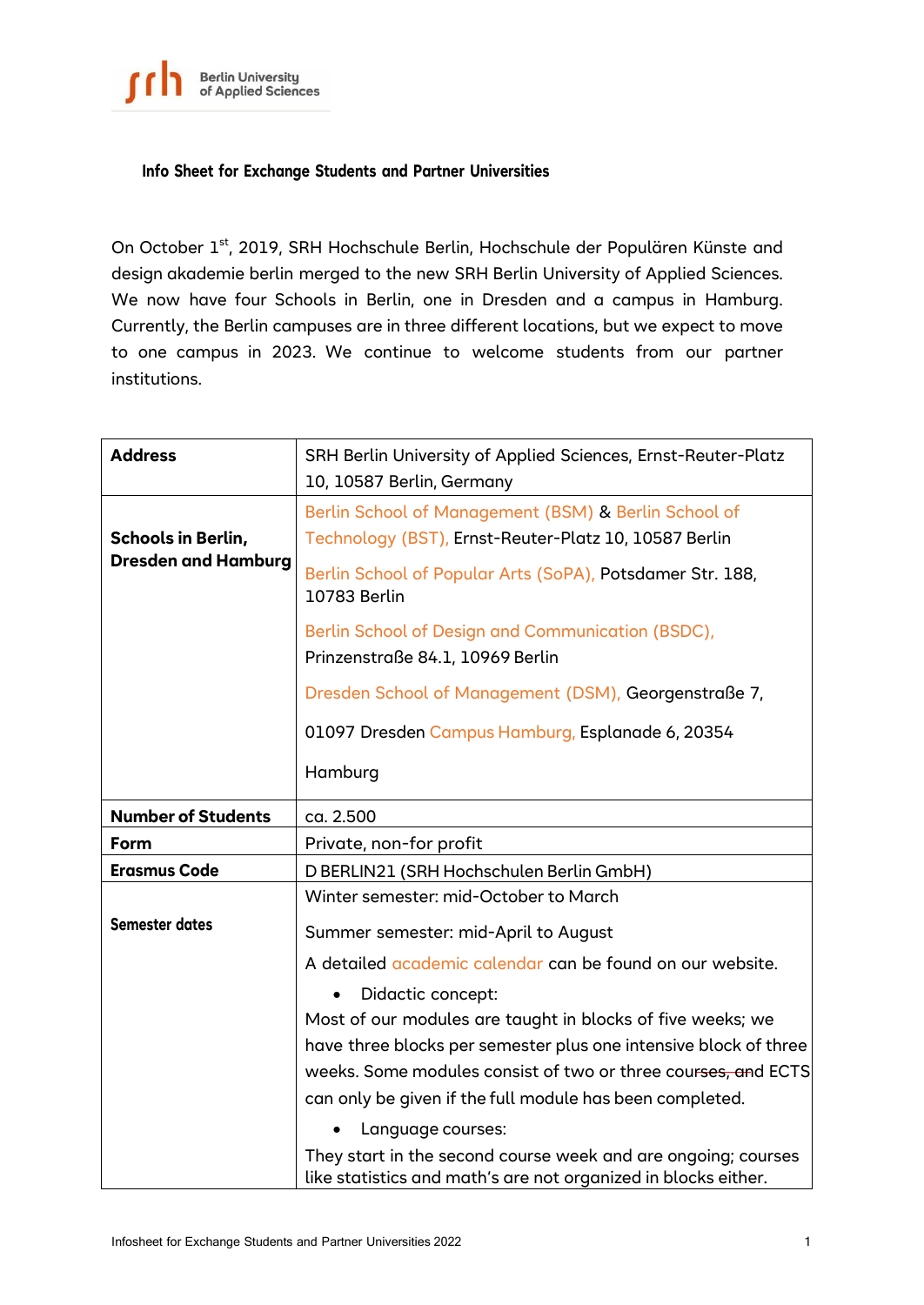|                                           | Orientation days for new students are organized at all                             |
|-------------------------------------------|------------------------------------------------------------------------------------|
| <b>Orientation Days</b>                   | campuses but may also be digital. The period is included in the                    |
|                                           | Academic Calendar and usually starts the week before the                           |
|                                           | lecture period begins. Please make sure to attend as you will                      |
|                                           | be given loads of helpful information.                                             |
|                                           | A detailed schedule will be sent to you by Student Services,                       |
|                                           | and you will see the schedule in your CampusNet account.                           |
|                                           | Kindly nominate your students by sending an Email to                               |
| <b>Nomination</b>                         | internationaloffice.hsbe@srh.de and completing the Form link.                      |
|                                           | • Summer Semester: 15.10.                                                          |
|                                           | · Winter Semester: 15.05.                                                          |
|                                           | Students who were nominated by their home universities to                          |
|                                           | SRH will be contacted by our International Office with an                          |
|                                           | information package and the link to the application form.                          |
|                                           | Nominated students apply as "Exchange students" via the                            |
| <b>Application for</b>                    | portal for exchange students either for Berlin, Dresden or                         |
| <b>Exchange Students</b><br>and Freemover | Hamburg. Please be aware that our DreamApply portal is only for                    |
|                                           | degree-seeking students (including double degree students).                        |
|                                           | Please submit applications by the following deadlines:                             |
|                                           | Summer semester: 31.10.                                                            |
|                                           | Winter semester: 31.05.                                                            |
|                                           | Further information will be provided directly to the                               |
|                                           | nominated students via email approx. two weeks before the<br>application deadline. |
|                                           | For BSDC:                                                                          |
|                                           | Additional documents or files like music samples may need to be                    |
|                                           | submitted for the application, depending on the course of                          |
|                                           | study. This canbe a portfolio, a film clip or similar.                             |
|                                           | For SoPA:                                                                          |
|                                           | To apply for a place in B.A. Popular Music or B.A. Music                           |
|                                           | Production, please hand in either two videos, two songs, or one                    |
|                                           | of each.                                                                           |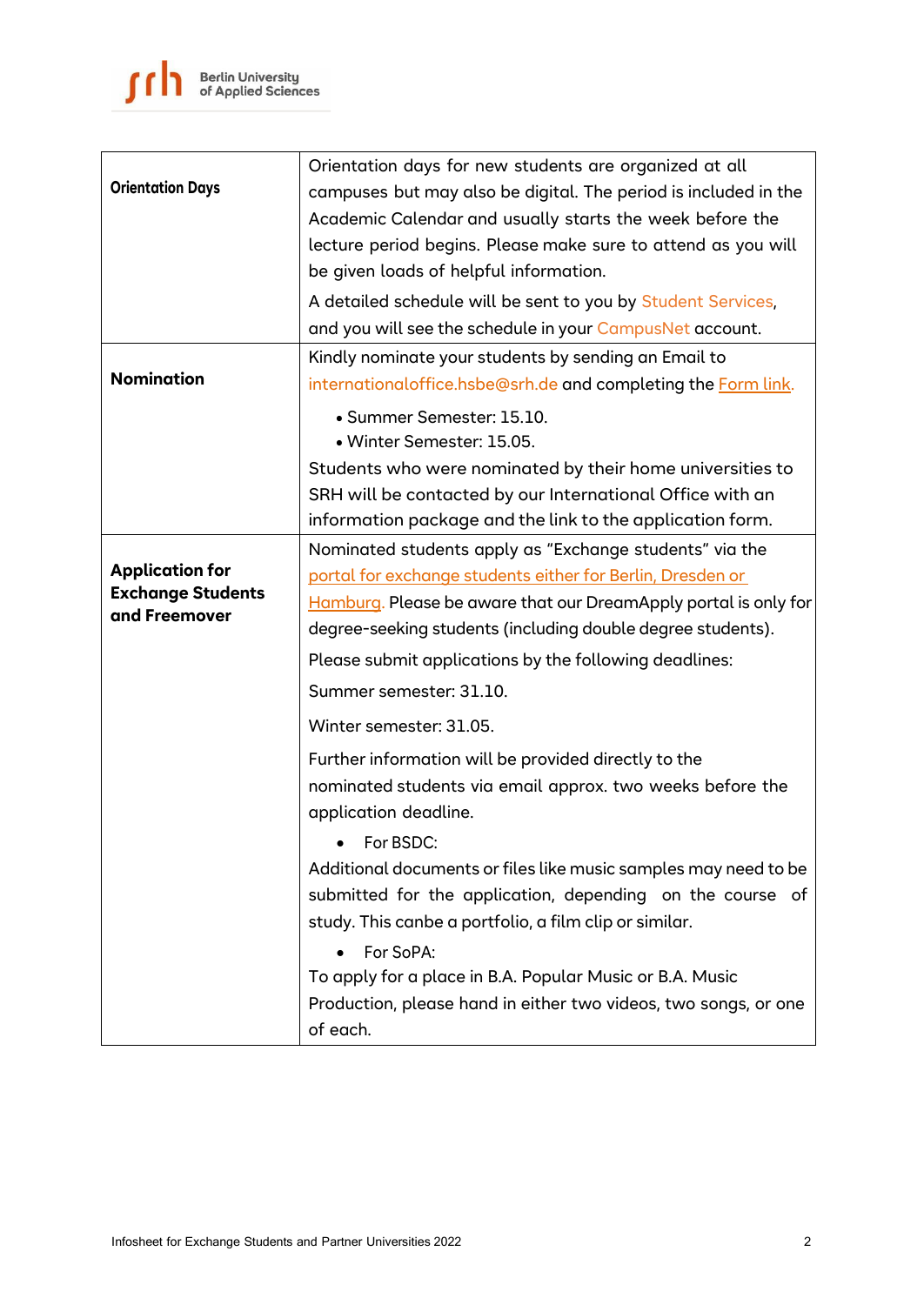| <b>Application for Double</b><br><b>Degree Students</b> | Nominated double degree students apply as regular students for<br>"M.A. International Management" via Dream Apply!                                                                                                                                                                                                  |
|---------------------------------------------------------|---------------------------------------------------------------------------------------------------------------------------------------------------------------------------------------------------------------------------------------------------------------------------------------------------------------------|
| <b>Fees and tuition fees</b>                            | Exchange students are exempt from the regular tuition fees.<br>Students from partner institutions, who cannot be granted an<br>exchange placeby their home university, can apply as Study<br>Abroad students, and get a 25% discount on the regular tuition<br>fee per semester.                                    |
|                                                         | However, please be prepared to pay the Semester ticket (see<br>below), a public transport ticket for six months. This ticket is<br>mandatory for all students matriculated at universities in<br>Berlin, Dresden, or Hamburg for the local public transport.<br>Please see further information on the ticket below. |
|                                                         | If you choose to participate in a language course, the course<br>will be free of charge, but it should be on your Learning<br>Agreement. If it is not on your Learning Agreement you must<br>inform, and you will get a separate certificate.                                                                       |
|                                                         | Please pay your fees via transaction and pick it up at the<br>Reception in Ernst-Reuter-Platz. For further information<br>please contact: studentservice.hsbe@srh.de                                                                                                                                                |
| <b>Languages of Instruction</b>                         | German and/or English, depending on the program.                                                                                                                                                                                                                                                                    |
| <b>Language Skills</b>                                  | Please hand in via Portal sufficient language proof for the<br>language you want to study in, thus either English or German.<br>If you are a German or English native speaker, you do not need<br>to prove that.                                                                                                    |
|                                                         | Minimum Language Skills: B2.2 (C1 or higher strongly                                                                                                                                                                                                                                                                |
|                                                         | recommended) Either one of the following proofs may be                                                                                                                                                                                                                                                              |
|                                                         |                                                                                                                                                                                                                                                                                                                     |
|                                                         | accepted:<br>Language tests like IELTS academic, TOEFL, Cambridge<br>Certificate, DSH, Test DaF, etc.                                                                                                                                                                                                               |
|                                                         | Taken within the last 24 months<br>$\circ$                                                                                                                                                                                                                                                                          |
|                                                         | Confirming the equivalent of a B2.2 language level<br>$\circ$<br>according to the CEFR for Languages                                                                                                                                                                                                                |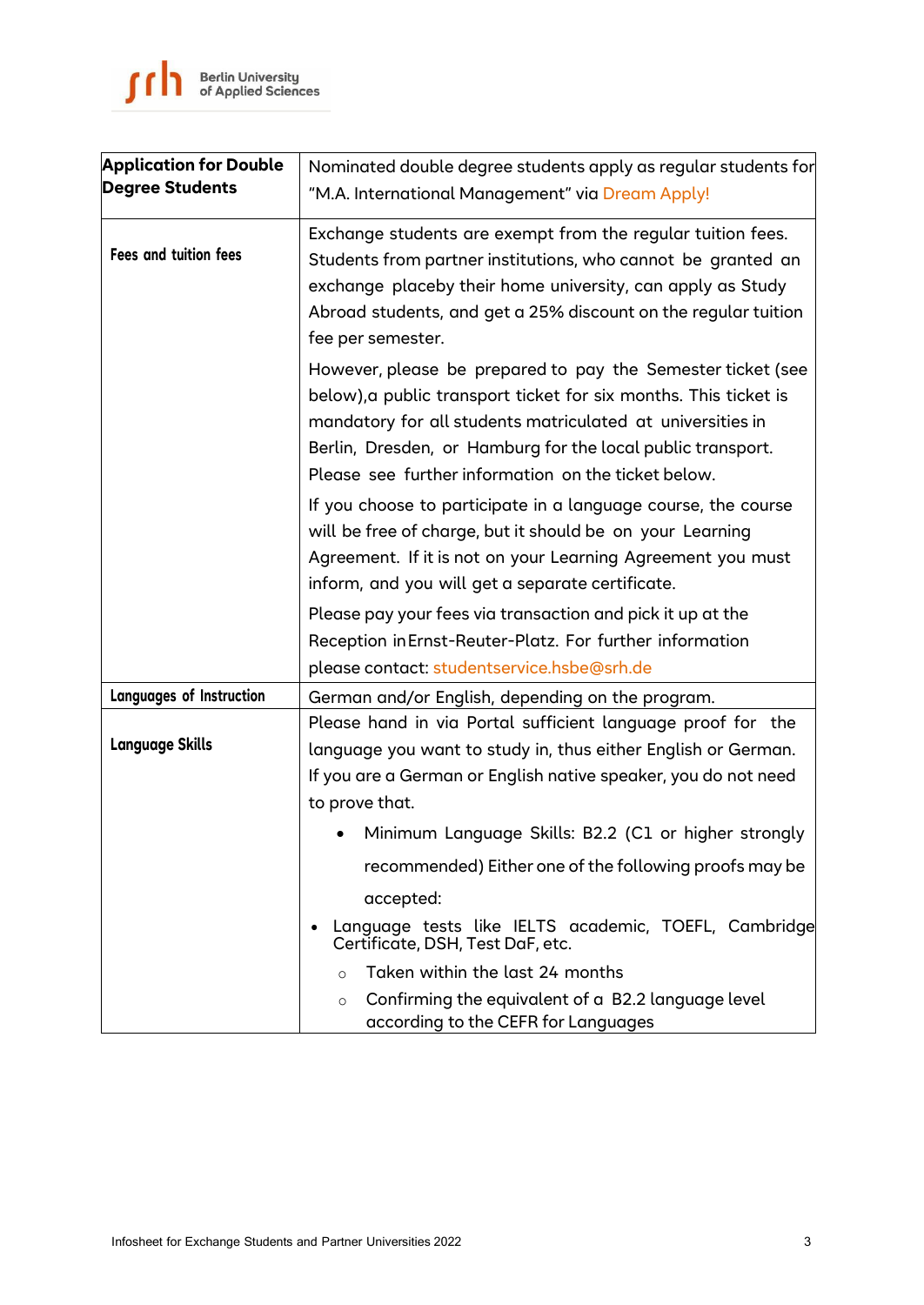

|                           | o Test must evaluate all 4 skills: listening, speaking, reading<br>and writing                                                                                                                                                                                                                          |
|---------------------------|---------------------------------------------------------------------------------------------------------------------------------------------------------------------------------------------------------------------------------------------------------------------------------------------------------|
|                           | • Official letter confirming that the language of instruction of the<br>degree program you are enrolled in at your home university is<br>English/German.                                                                                                                                                |
|                           | English only: Official confirmation of successful completion of an<br>$\bullet$<br>English language class at an academic institution with the follow-<br>ing requirements (which must all be stated in the confirmation):                                                                               |
|                           | completed within the last 12 months and included reading,<br>$\circ$<br>writing, listening, and speaking                                                                                                                                                                                                |
|                           | At least B2.2 language level<br>$\circ$                                                                                                                                                                                                                                                                 |
|                           | minimum contact hours 50 hours<br>$\circ$                                                                                                                                                                                                                                                               |
|                           | Successful completion with an equivalent of grade "B" or bet-ter<br>$\circ$<br>(grade "B" minimum refers to a grading scale of "A" to "F" with "A"<br>being the best grade)                                                                                                                             |
|                           | Intensive German classes:                                                                                                                                                                                                                                                                               |
|                           | If you feel insecure about your English or if our offer is conditional, you                                                                                                                                                                                                                             |
|                           | may ask about an English pre-study course in September. This is of-                                                                                                                                                                                                                                     |
|                           | fered only if enough students request that course. The course is fee-                                                                                                                                                                                                                                   |
|                           | based.                                                                                                                                                                                                                                                                                                  |
| <b>Study Programs</b>     | An overview of the programs offered is available on our website:                                                                                                                                                                                                                                        |
|                           | · Bachelor Programs                                                                                                                                                                                                                                                                                     |
|                           | • Master Programs                                                                                                                                                                                                                                                                                       |
|                           | Capacities are allocated according to space and based on your<br><b>Transcript of Records.</b>                                                                                                                                                                                                          |
|                           | Please check the programs on our website for the courses. We can provide<br>you with a preliminary list in June and December. An updated list of<br>available courses will be provided shortly before each semester begins.<br>Internship modules, thesis modules and some selected courses usually are |
|                           | not open to exchange students.                                                                                                                                                                                                                                                                          |
| <b>Learning Agreement</b> | The International Office gets final course form in June and December,<br>and we will send them to the students by link. However, you can find                                                                                                                                                           |
|                           | the courses on our website at each program's description at the                                                                                                                                                                                                                                         |
|                           | bottom of the page. You should send us your Learning Agreement                                                                                                                                                                                                                                          |
|                           | 2 months before classes start.                                                                                                                                                                                                                                                                          |
|                           | We will check, if the chosen courses are available in the following se-                                                                                                                                                                                                                                 |
|                           | mester, and if so, you will be registered to the courses on a first come,                                                                                                                                                                                                                               |
|                           | first served basis. If we can see problems with your course's choice<br>before your arrival, we will get back to you. However, changes may be                                                                                                                                                           |
|                           |                                                                                                                                                                                                                                                                                                         |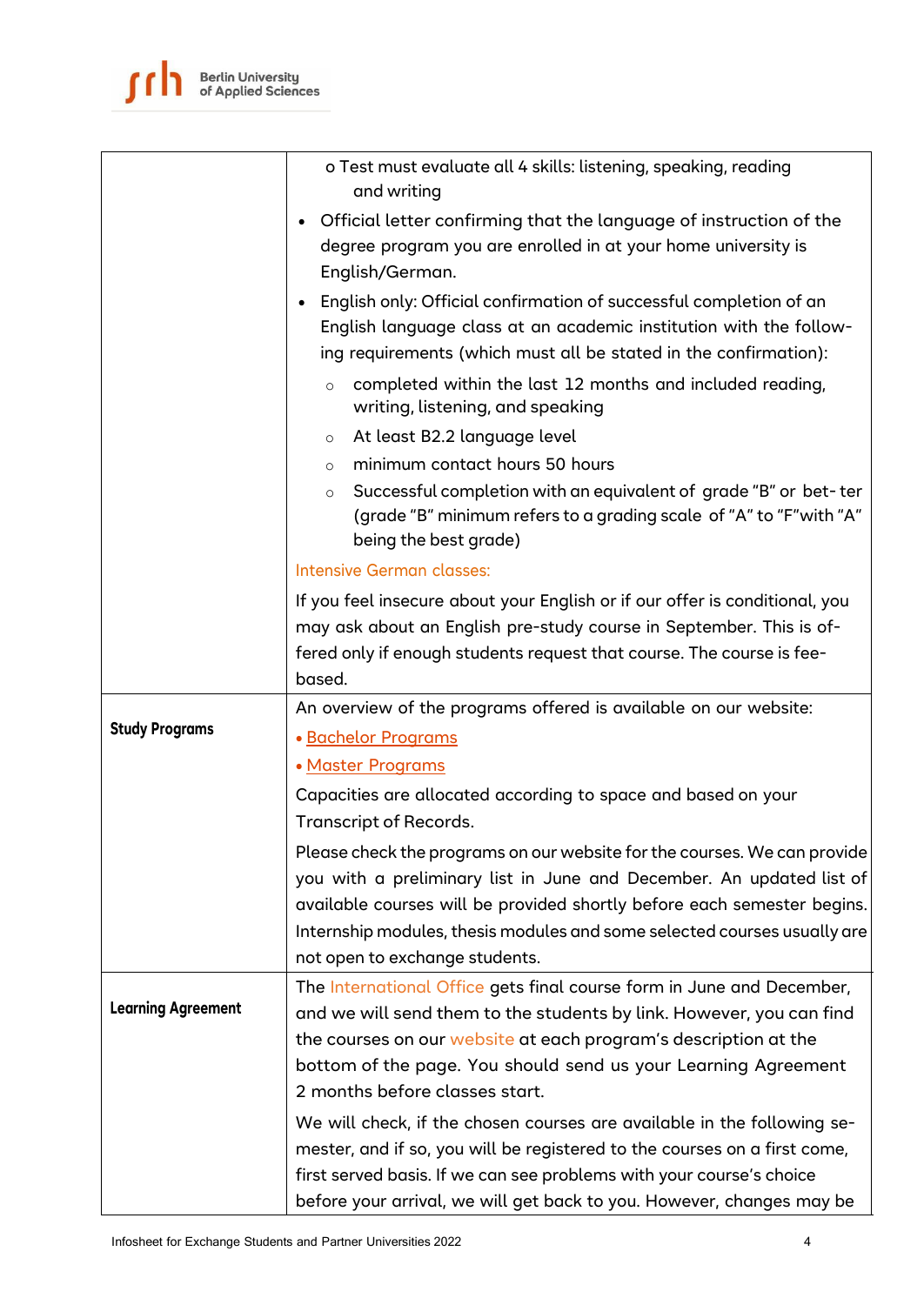|                       | necessary during Orientation Week or when courses start.                                                                                                                                                                                                                                                                                                                                                              |
|-----------------------|-----------------------------------------------------------------------------------------------------------------------------------------------------------------------------------------------------------------------------------------------------------------------------------------------------------------------------------------------------------------------------------------------------------------------|
| <b>Schedule</b>       | Once that you are registered for the courses, you can see them on our<br>CampusNet system. The log on data will be sent to you two weeks<br>before the semester starts (April $1st$ and October $1st$ ) by Student Ser-<br>vices. There you can check for any time clashes, so that you can see if                                                                                                                    |
| <b>Duration</b>       | One or two semesters, depending on agreement with the partner uni-<br>versity.                                                                                                                                                                                                                                                                                                                                        |
| <b>Credits</b>        | We use the European Credit Transfer and Accumulation System (ECTS).<br>ECTS credits are awarded for successfully completed studies. 1 ECTS<br>is equivalent to 25-30 hours of study. Students must take a minimum of<br>one course and a maximum of 30 ECTS per semester.                                                                                                                                             |
| <b>Grading System</b> | The grading system ranges from 1,0 to 5,0 with 1,0 being the bestgrade<br>and 4,0 being the pass grade; 5,0 means failed. Some courses may be<br>graded with pass or fail only.                                                                                                                                                                                                                                       |
| Language classes      | Berlin:<br>$\circ$<br>Curricular and non-curricular language classes in German, English and<br>Spanish are offered at campus Ernst-Reuter-Platz. Usually, language<br>classes are Monday morning and Wednesday afternoon. Please note<br>that not every level will be offered in every semester. Language<br>classes may overlap with regular classes if you study either at BSDC<br>or SOPA.<br>Dresden:<br>$\Omega$ |
|                       | Please indicate the language courses that you would like to partici-<br>pate in, the International Office in Dresden will advise you on that.<br>Hamburg:<br>$\circ$<br>Currently, our Hamburg students participate digitally at the courses<br>from Berlin.<br>For further information please contact: languages.hsbe@srh.de                                                                                         |
| Accommodation         | Unfortunately, we cannot offer our own student accommodation.<br>However, incoming exchange students receive an updated Welcome<br>Guide from Student Services and can find on our website detailed<br>information on how to find a place to stay in Berlin.                                                                                                                                                          |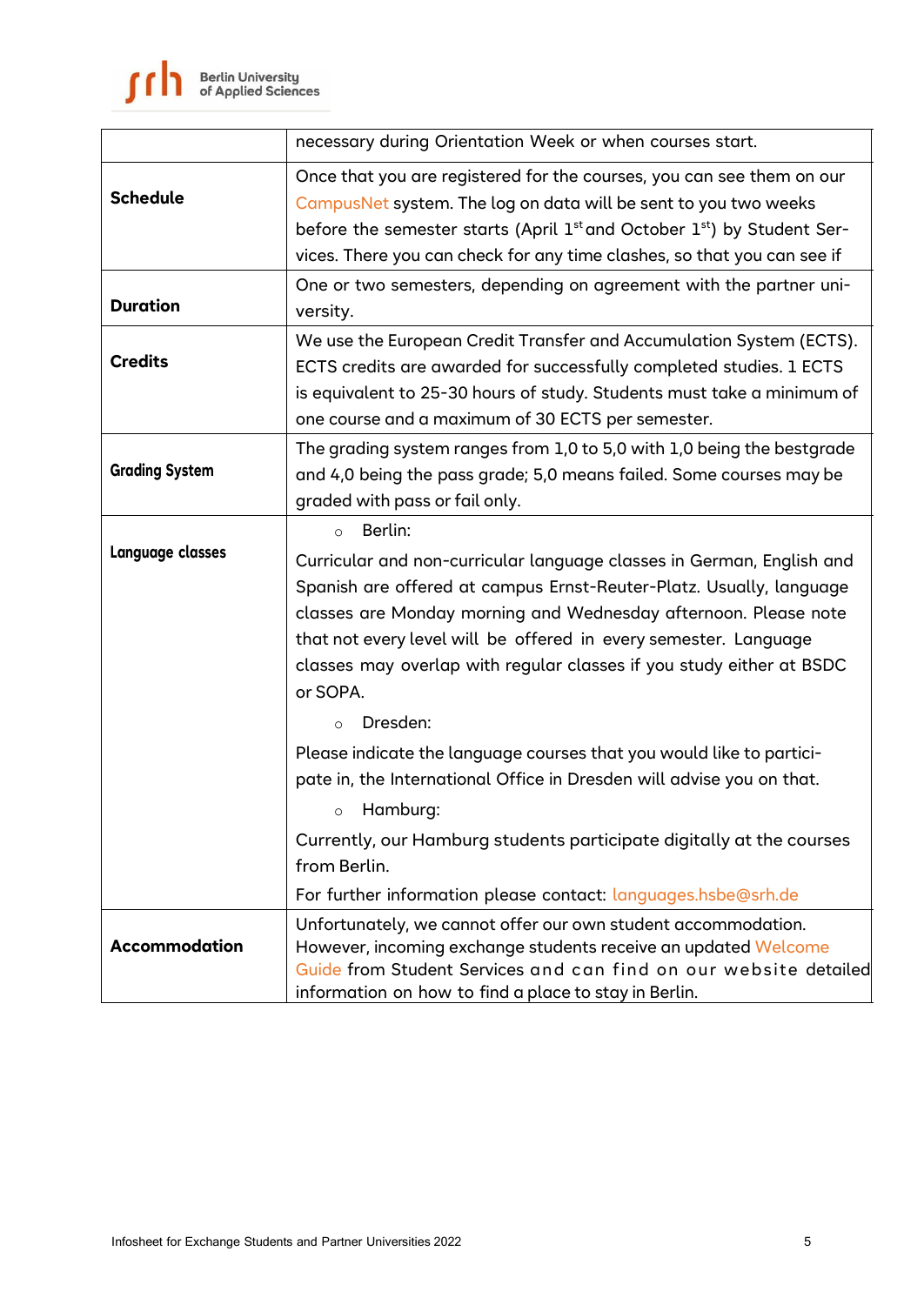|                                                  | Students should plan to spend a minimum of 800€ per month                                                                                                                                                                                                                                                                                                                                                                                                                                                                                                                                                          |
|--------------------------------------------------|--------------------------------------------------------------------------------------------------------------------------------------------------------------------------------------------------------------------------------------------------------------------------------------------------------------------------------------------------------------------------------------------------------------------------------------------------------------------------------------------------------------------------------------------------------------------------------------------------------------------|
| <b>Cost of Living</b>                            | in Berlin and Hamburg, and 600€ in Dresden on                                                                                                                                                                                                                                                                                                                                                                                                                                                                                                                                                                      |
|                                                  | accommodation, transportation, leisure activities and other                                                                                                                                                                                                                                                                                                                                                                                                                                                                                                                                                        |
|                                                  | living costs. Cost may vary tremendously depending on                                                                                                                                                                                                                                                                                                                                                                                                                                                                                                                                                              |
|                                                  | everyone's lifestyle.                                                                                                                                                                                                                                                                                                                                                                                                                                                                                                                                                                                              |
| <b>Public Transport and Se-</b><br>mester ticket | All students at Berlin and Saxon universities must purchase a<br>"semester ticket" for public transportation at the beginning of<br>each semester. This discounted student ticket costs 193,80€ in<br>Berlin or 142,20€ in Dresden and allows the use of the whole<br>public transportation system in either Berlin (including<br>Potsdam) or Dresden, respectively. Should you stay less than<br>three months, you could be exempt from the ticket, please<br>contact us about that.                                                                                                                              |
|                                                  | EU-citizens neither need a visa nor a residence permit for                                                                                                                                                                                                                                                                                                                                                                                                                                                                                                                                                         |
| Visa Requirements and<br><b>Residence Permit</b> | Germany., but must register as inhabitants of either Berlin,<br>Dresden, or Ham-burg, or the city where they live, respectively.                                                                                                                                                                                                                                                                                                                                                                                                                                                                                   |
|                                                  | Non-EU citizens should always check with the German Embassy<br>in their country of residence if they need a visa for entering<br>Germany. If you already study in the EU, a visa might not be<br>necessary, but please make sure by checking with the German<br>embassy in your country of living.                                                                                                                                                                                                                                                                                                                 |
|                                                  | If you must apply for a visa, you might have to wait several<br>months for an appointment and the visa process. Unfortunately,<br>we have no influence on either the process or the decisions.<br>Depending on your visa, you must apply for a residence permit<br>for studying in the city where you reside. In Hamburg and<br>Dresden that is relatively uncomplicated, please refer to the<br>Student Welcome Guide or our website. Student registered in<br>Berlin can do this via the SRH Residence Permit Service at the<br>campus Ernst-Reuter-Platz. Please contact:<br>residencepermitservice.hsbe@srh.de |
|                                                  |                                                                                                                                                                                                                                                                                                                                                                                                                                                                                                                                                                                                                    |